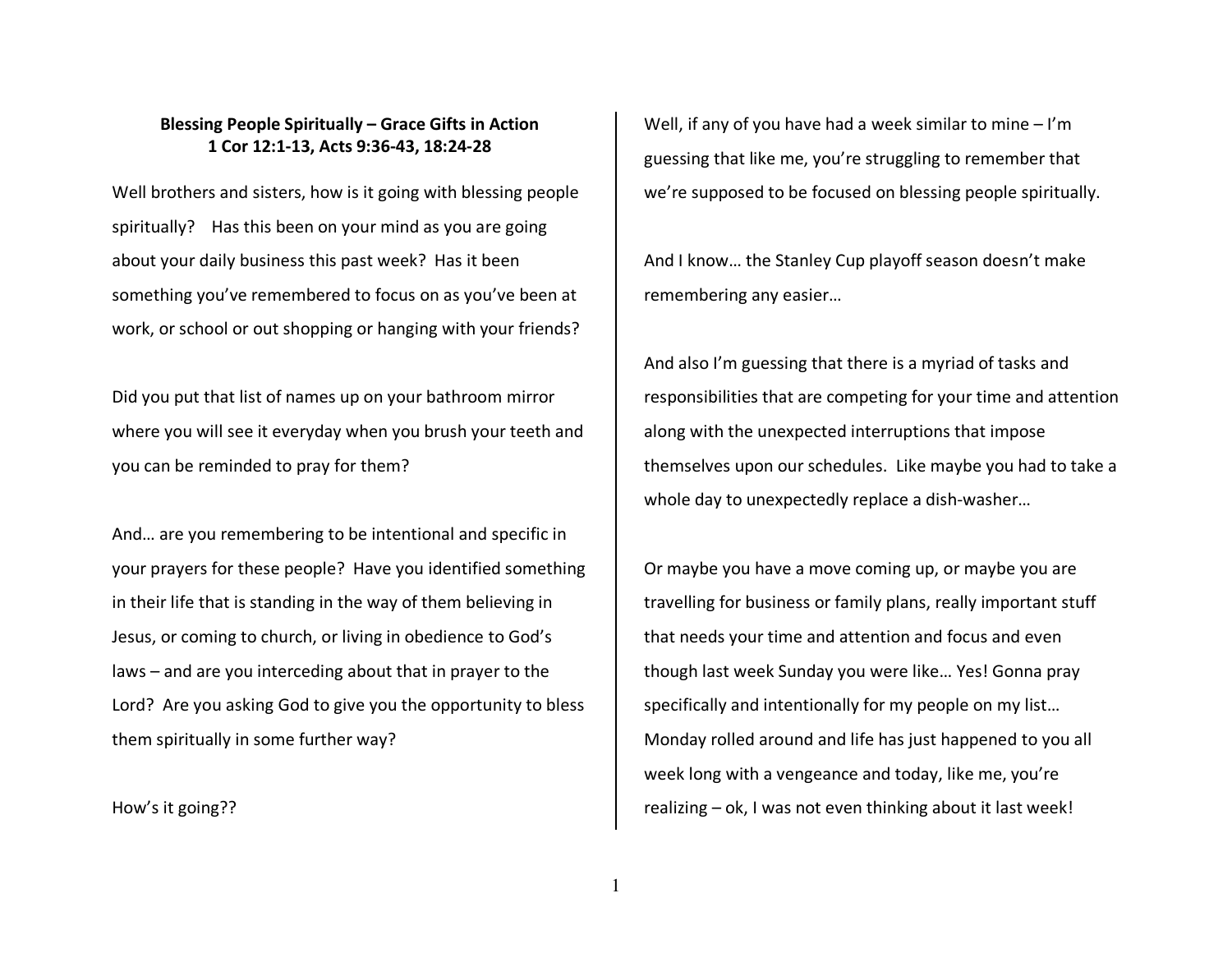That's kind of been my week – anyone else here feeling the same way?? Aren't you glad that God is Sovereign and His plans for people are not resting upon our efforts and abilities!

However – this is what God is calling us to do, and so it's more about our learning obedience and learning how to keep in step with the Holy Spirit each day in each situation we find ourselves in – and when we are obedient in this way, we'll see God doing some amazing things in people's lives – BECAUSE – we've been paying attention.

So before we go any further in learning about how to bless people spiritually by using grace-gifts lets be specific and intentional and intercede in prayer about this and we'll all pray for each other – right now, ok.

*Lord Jesus, we confess that business has gotten the better of us this past week, forgive us for forgetting to focus on blessing people spiritually. Holy Spirit, we ask you to interrupt our days and remind us to bless people for the Father's glory.* 

*And we pray for each other what it says in Ephesians 5. May we all be filled with the Spirit, speaking to others with psalms, hymns, and songs from the Spirit. May we sing and make music from our hearts to the Lord, always giving thanks to God the Father for everything. Amen!* 

Ok – so, now we're ready to dig into our need for the Holy Spirit's empowerment in order to bless people spiritually, and what that means in terms of using the Spirit's gifts.

Now we are not unfamiliar with our need for the Holy Spirit's empowerment, or infilling, or baptism of the Spirit here at Valleyview.

I've done numerous messages about what it means to be empowered and filled and baptized with the Holy Spirit and how there are two ways in which this occurs based on two different words used to talk about being filled with the Spirit in the New Testament.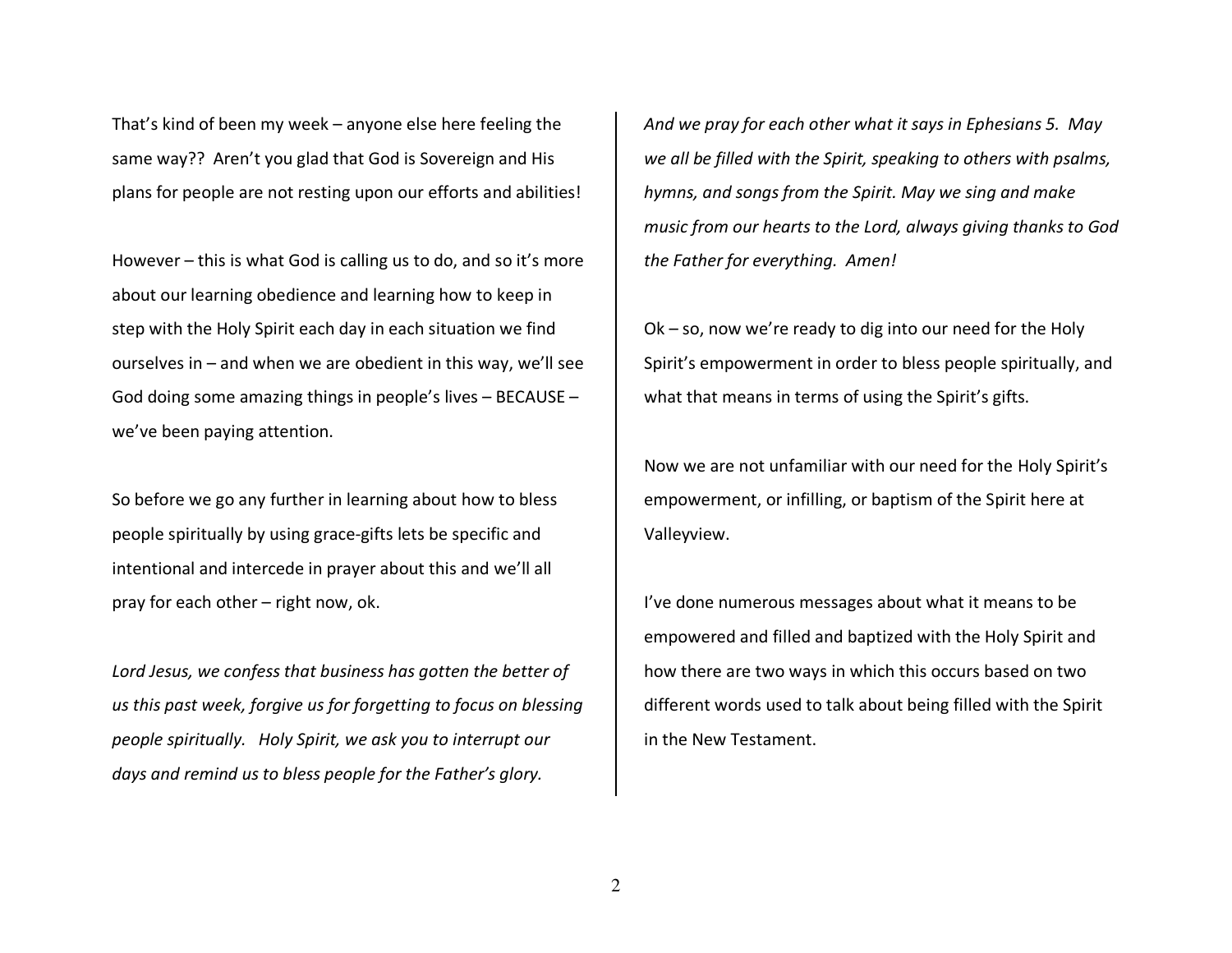The first word we just prayed from Eph 5:18, its "*pleroo*" and it means to be filled to completion, to be made perfect, to carry out or accomplish something over the long term.

So this is the baptism, infilling, empowerment of the Holy Spirit to regenerate our spirit, born again (John 3:5-6), to convict us of our sin (John 16:8) and to cause us to put our faith and trust in Jesus' for forgiveness, (Eph 1:13) which seals our destiny to be resurrected and glorified. (Phil 1:6) This is a one-time for all filling.

It works its way out of us with external evidence in the fruit of the Spirit as we display "love, joy, peace, patience, kindness, goodness, faithfulness, gentleness and self-control." (Gal 5) Also by what we believe and confess, as we read in 1 Cor 12:3 "no one can say, "Jesus is Lord," except by the Holy Spirit." And in how we speak, as we prayed in Eph 5:20-21 *"speak to one another with psalms, hymns, and songs from the Spirit."*

So this is the first way in which we need to be Spirit-filled.

The second way is how the disciples were filled at Pentecost. The word used there is "*pletho*." This is baptism of the Holy Spirit to empower someone for a particular purpose, to fulfill a Karios moment, to accomplish a specific task – like blessing someone spiritually. Thus, this infilling is episodic and should occur repeatedly as needed.

This filling of the Holy Spirit also works its way out of us with external evidence; such as signs and wonders, miracles and healings and demonstrations of the Holy Spirit's power that we see and read about in the N.T.

Additionally, all the spiritual gifts mentioned in Rom 12: 4-8, 1 Cor 12: 7 – 11, 12: 27-28, and Ephesians 4:11 are evidence of this *pletho* filling of the Holy Spirit.

So – we just prayed that we would be reminded and be returned to that pleroo filling of the Holy Spirit and have it manifest itself in our lives in such a way that it would counter how all the busyness of life jostles us around and knocks us off our focus.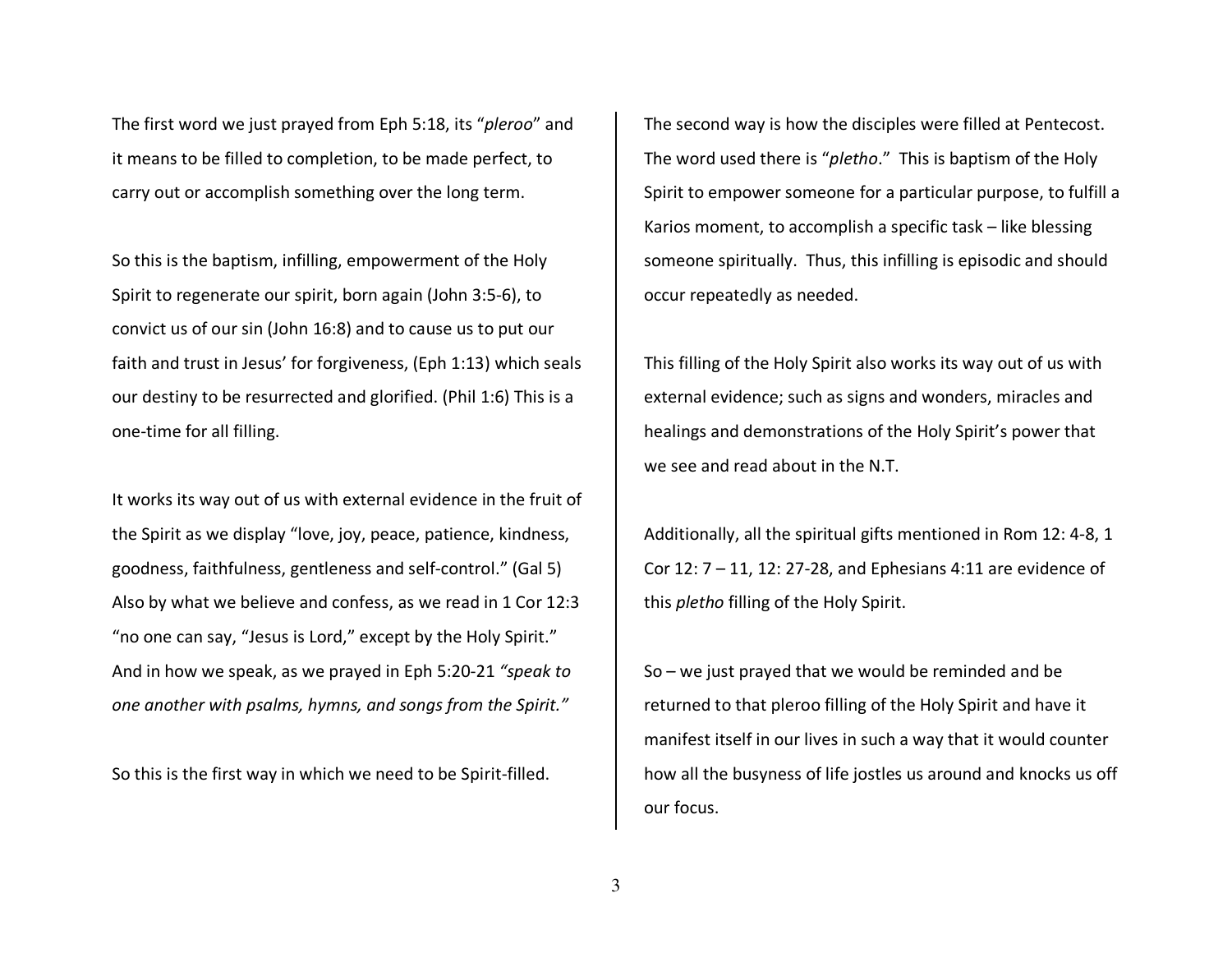Now we want to learn about what we need to filled with *plethoed* - and given by the Holy Spirit so that we fulfill God's task for us to bless people spiritually.

And while we might want to rush right away to the part where we figure out which grace gifts we have received, or perhaps we think we know already what we've been given its important that before we get to this part that we take some time to really understand what the bible teaches us about spiritual gifts.

So let me do a quick review of some of the things we've learned about them in the past.

Spiritual gifts are better called "Grace gifts" because they come out of your experience of the GRACE and mercy of being forgiven from your sin by Jesus Christ.

Grace Gifts are what make the Church the Body of Christ and keep it as such so it does not become a social club, or a charity group, or an activist group, or a false church!

Grace Gifts make us *all* ministers, the Holy Spirit gives us specific gifts to play specific parts in the church – nobody is a volunteer in the Body of Christ.

Grace Gifts are different from our creational skills and abilities that we use for our work or studies, and also different from the fruit of the Spirit.

Its important to beware of counterfeit gifts, the Enemy uses such gifts to try destroy the church instead of building it up.

True Gifts come from the Holy Spirit, and you can determine if the Holy Spirit is working in someone's life by what they confess about Jesus Christ, and a true gift by how it helps to produce faith in Christ as a result of its being used.

So, those are some basic points about grace gifts, gifts of the Spirit, that its important to know and understand so that, as the Apostle Paul says we are not "*ignorant about these gifts."* 

.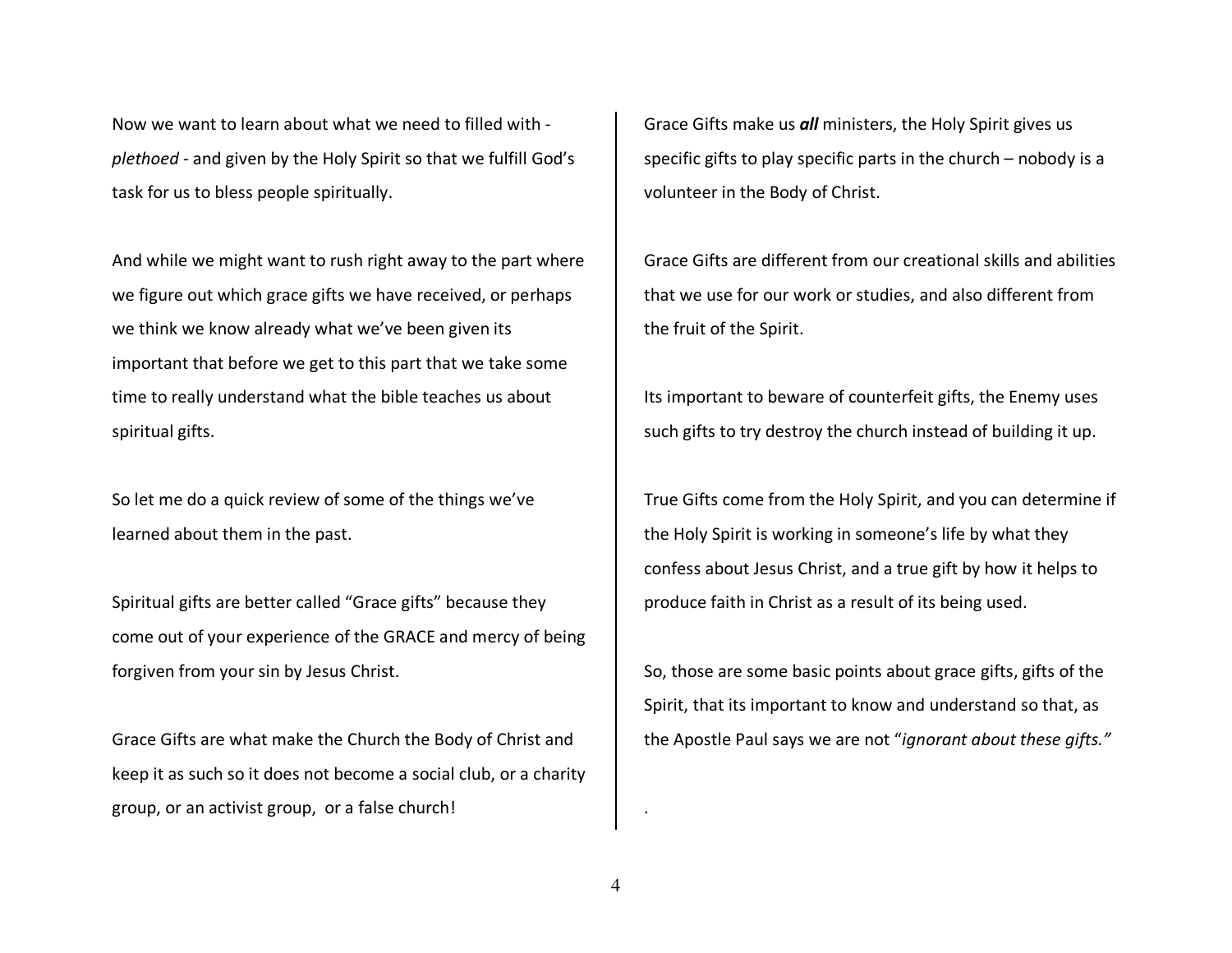But, being reminded of this knowledge in and of itself doesn't always inspires us to action, does it? Knowing these facts about grace gifts doesn't motivate us to go and discover ours and put them to use, in blessing people spiritually right?

We need something a bit more…

Let me give you an example. If I were to go online and look up "fencing" or "Sword fighting" on Wikipedia, I'd get interesting facts, descriptions about different styles of sword play, find instruction on how to hold your sword, how to care for your sword etc…

but… what really makes me want to learn how to fence is watching movies like Lord of the Rings, or Pirates of the Caribbean. All that great swashbuckling, action and fighting!

Then I'm all pumped up to go out and sign up for a class in sword fighting, I'm motivated to learn and practice, and then I'll go and use my sword to duel someone, or slice up a whole bunch of pumpkins.

So, in our scripture passages this morning, we've read about instances where the disciples went out and did some amazing things using the grace-gifts, with incredible results, and we're going to take a closer look at what was going on in these instances.

An I'm praying that it will inspire you to go out and utilize the grace-gifts to bless people spiritually! That you will get excited to identify which specific gifts the Spirit has given you and develop them further – or just ask the Spirit for more gifts that you could use to bless people – that you might need for a specific person.

So, the first story is about the apostle Peter  $-$  and while he is travelling abroad he makes a stop over in Joppa in order to raise a dead woman, who was a local charity superstar, back to life! What an amazing demonstration of grace-gifts.

Now, if anybody could tell you about experiencing Jesus' grace and forgiveness it was Peter. As a disciple Peter was the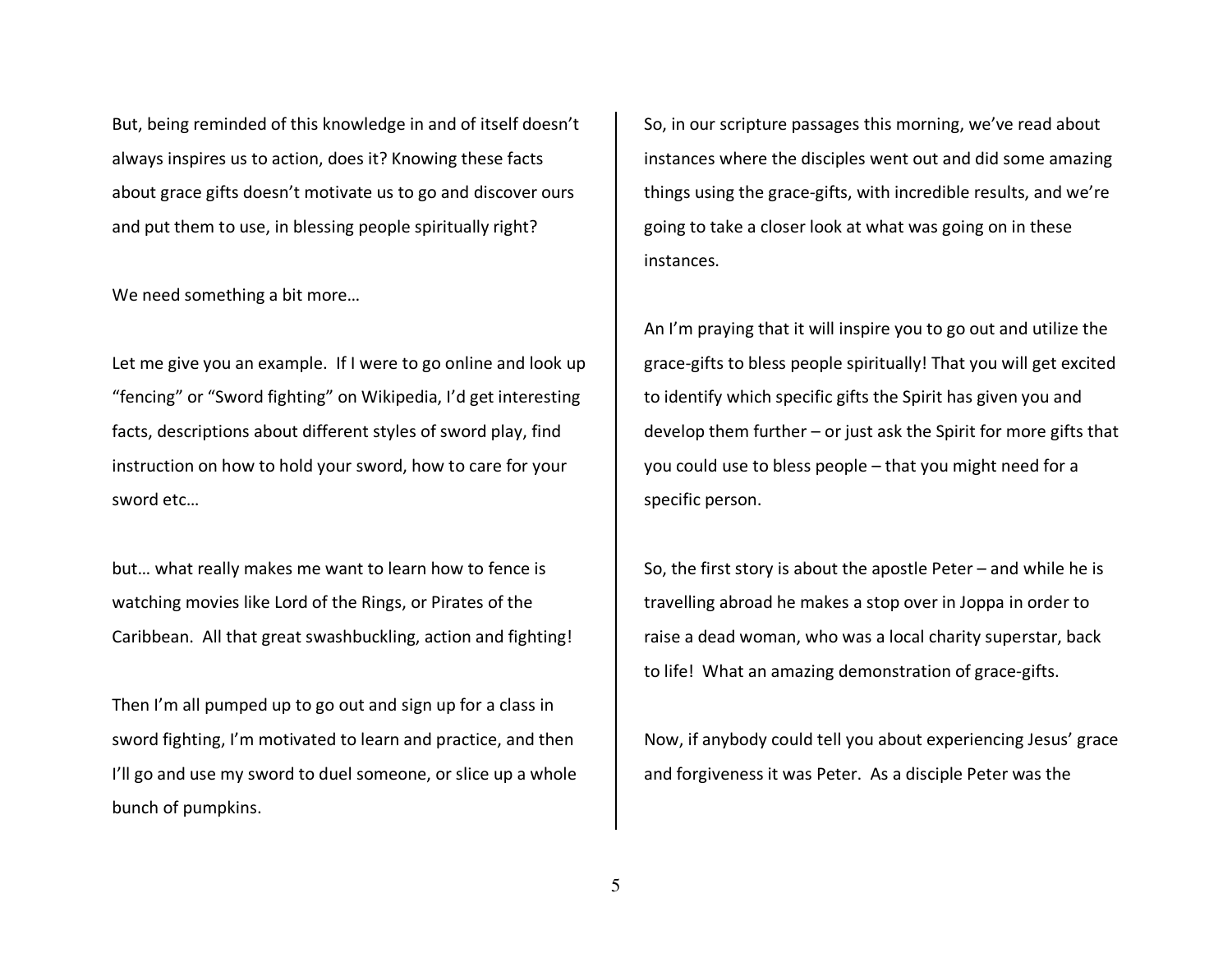keener of the group. He was impetuous, bold and often spoke before he thought.

When Jesus asked who the disciples thought he was Peter blurts out, "*You are the Christ the son of the living God!*" When Jesus foretells that all his disciples will fail to stand up for him when he is arrested, Peter swears that he will never desert him…and yet as Jesus warned Peter, on that Good Friday morning before the rooster crowed Peter had denied Jesus three times.

Peter needed Jesus' grace and forgiveness – he was one of Jesus' inner-circle, and he knowingly had betrayed his Lord, deliberately…out of fear for his own life.

It hard to come back after you've done something like that isn't it? But yet after his resurrection Jesus finds Peter on the beach one morning and cooks him breakfast, forgives him, and reinstates him as an apostle!

So Peter really knows grace and it drives him to use the gifts He has received through having the Holy Spirit poured out on him at Pentecost and what we read today is just one story among many detailing how Peter used these gifts so that the Body of Christ was built up!

So what gifts are being exercised? Well, Peter is an apostle and he is using this gift by travelling around to various cities to oversee the groups of believers that have started to grow everywhere. So we see the gift of apostleship used here.

And the poor lady who died was also using her grace-gifts! Funneling her natural skills and talents as a seamstress through the grace-gifts of Helping and Serving to make clothes for the poor and needy!

And finally we see the gift of miracles being used here as Peter prays and then commands Tabitha to get up and she is raised back to life – and the cumulative result of all these grace gifts being used is that many people in Joppa believed in the Lord Jesus Christ!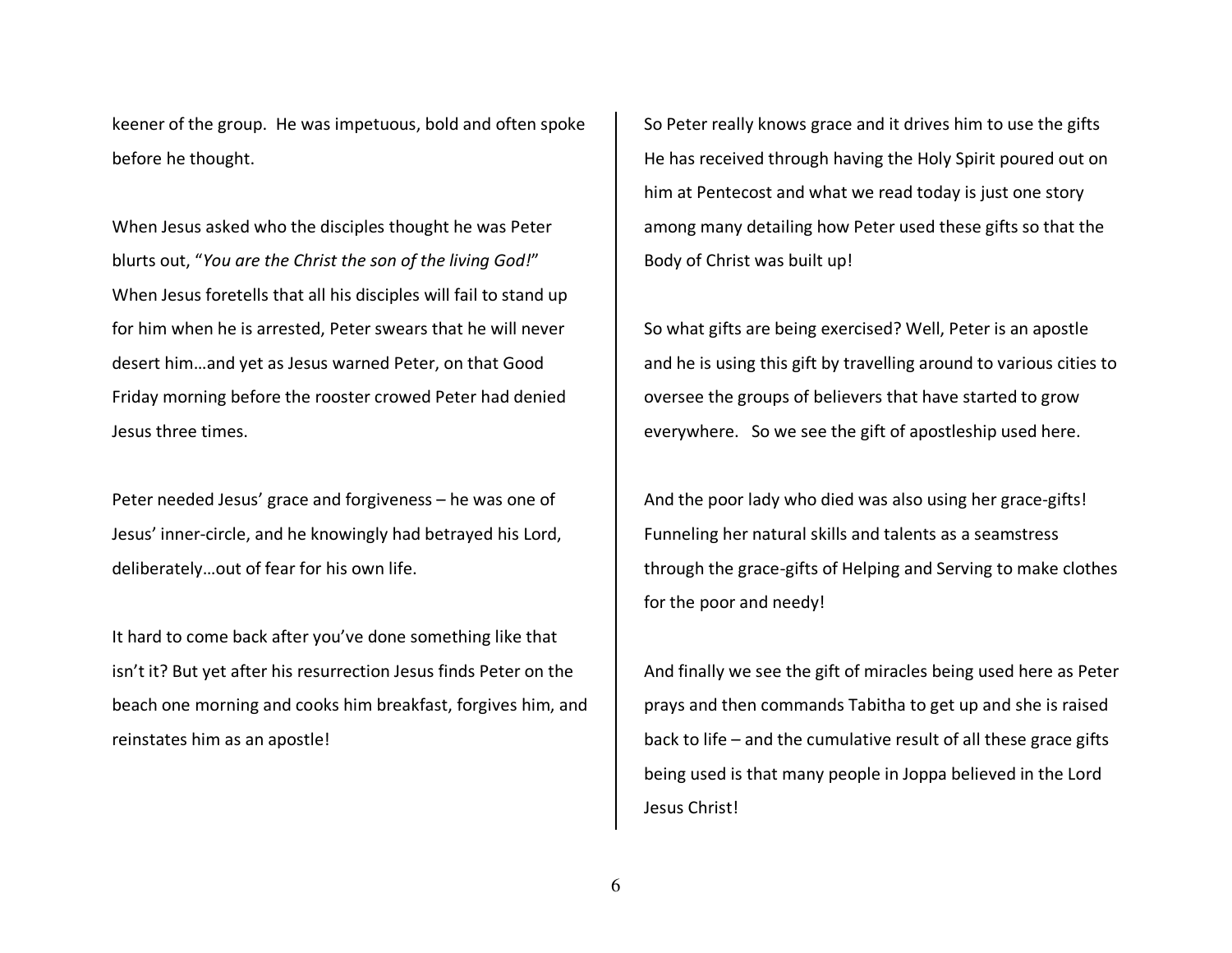Blessing people spiritually by putting grace gifts into action!

Now the next story features some believers who have been the recipients of Christ's grace because other believers have been using their gift of evangelism and teaching.

Priscilla and Aquila were Italian Jews who had beenevangelized and taught by the apostle Paul in Corinth, and Apollos was an Egyptian Jew who had been evangelized and taught by some follower of Christ unknown to us.

So, Apollos comes to Ephesus and there his creational ability as a scholar is funneled through the gift of Teaching the faith and he is a powerful force - but when Priscilla and Aquila hear him teach, they realize he doesn't have all the information.

They use their gift of Discernment and also the gift of Nurturing Leadership, by inviting Apollos over for coffee one afternoon and teaching him about Christ more fully.

Now Apollos must also use Discernment here – he doesn't know these people and they could be using counterfeit gifts from the enemy to introduce false teaching!

But Apollos knows enough about what the prophets say about Christ to discern if what Priscilla and Aquila teach about Christ is coming from the Holy Spirit – and it is! So, with their additional instruction he is now more fully equipped as a teacher, and so he decides to go off to another city to do more teaching there…

And the combination of his creational gift of scholarship used through the grace gift of teaching the faith is a great help to the believers in Ephesus, He publicly debates the Jewish skeptics and proves from the Old Testament that Jesus is the expected Messiah.

So the believers in Ephesus have their faith strengthened through this! Blessing people spiritually putting the grace gifts into action.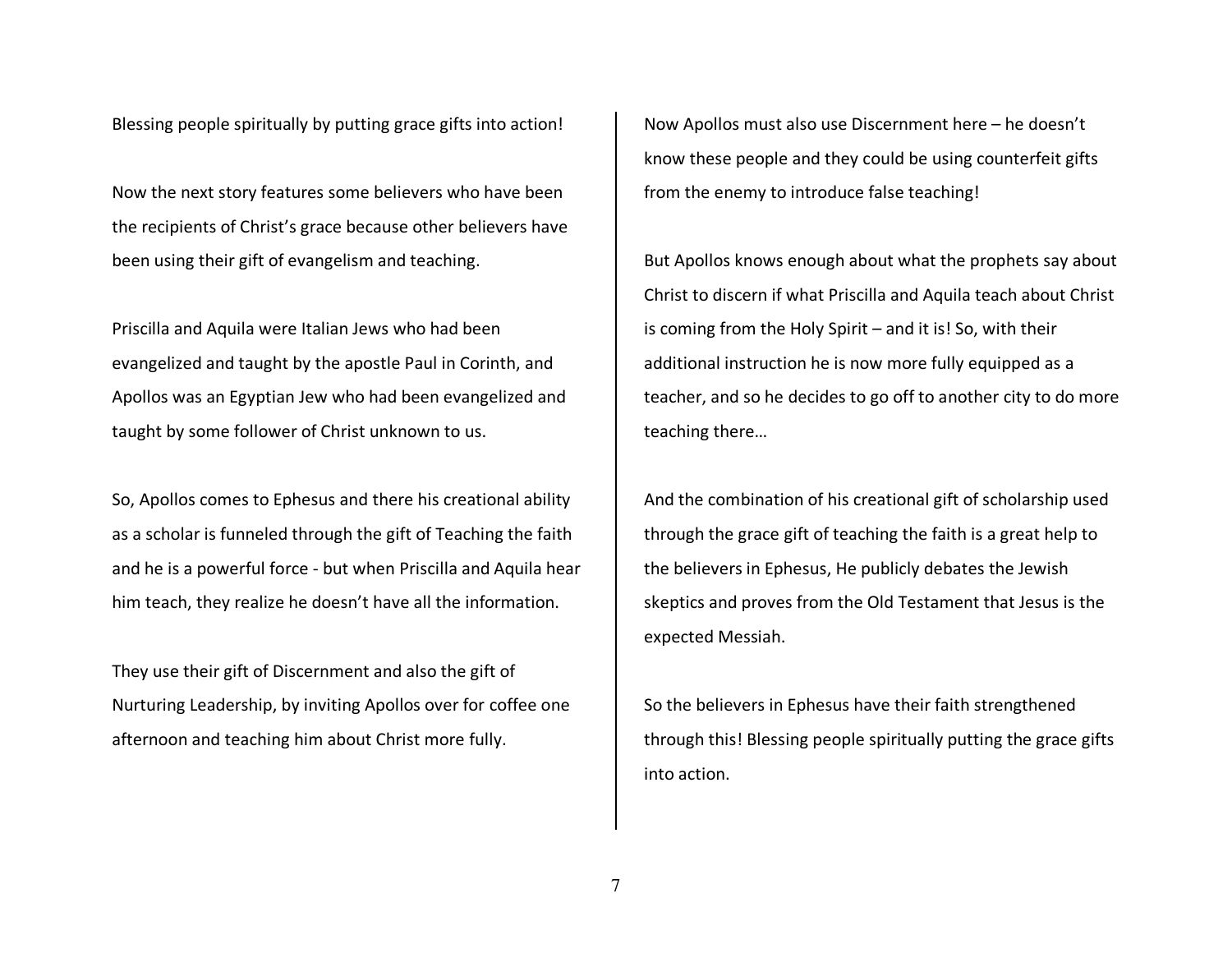Now I want you to notice how in both of these stories the grace gifts are being used in love, agape (*which is a manifestation of our one-time initial baptism of the Holy Spirit and is very different from the "love from love-wins" that is a manifestation of the evil spirit of our times)*

Because as the apostle Paul explains in that famous "love" passage in 1 Corinthians 13 you can perform the most amazing feats with your grace gifts – like giving all you have to the poor, making sense of the deepest mysteries, and so on… but if you don't do them out of love, out of agape – its nothing!

If you don't exercise your gifts out of that selfless giving agape which characterizes the grace and forgiveness that Christ accomplished for us – even the most amazing results will be nothing.

Can you imagine if Peter didn't exercise his gifts in love?

He'd be impatient with the messengers who'd come to ask him to go with them – after all he had more important things to do on his "apostle-tour" than visit a dead woman, she's dead – and He's got a scroll signing engagement this afternoon. But oh alright, I'll go and see what I can do.

Then he could have chewed them out rather rudely for not having enough faith and praying and healing her themselves, and said something like it's a good thing I was close by to come and take care of this…

Blessing people spiritual with the grace gifts in Action – if it's not done in agape… its nothing.

And Priscilla and Aquila could have jumped all over Apollos' incomplete teaching and embarrassed him publicly.

They could have called up their credentials in front of everyone that they had spent time with Paul THE apostle to the Gentiles, and conversely… Apollos could have dredged up Paul's past sins of persecuting and killing Christians and tried to discredit his attackers who dared challenge his impressive intellect.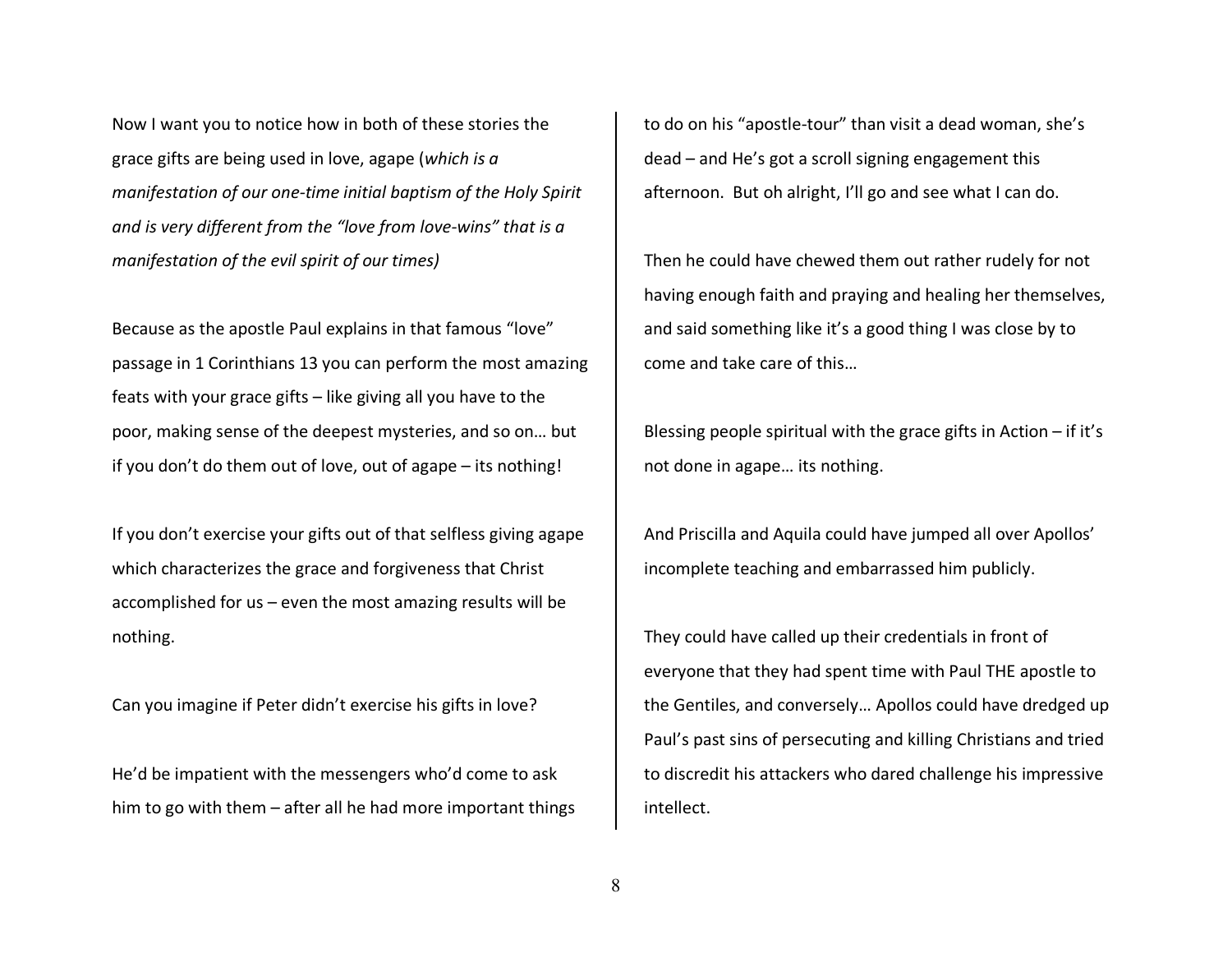But… as Paul writes "*Love is patient, love is kind. It does not envy, it does not boast, it is not proud. 5 It is not rude, it is not self-seeking, it is not easily angered, it keeps no record of wrongs. Love does not delight in evil but rejoices with the truth. It always protects, always trusts, always hopes, always perseveres*."

And this is how the grace-gifts were used by the people in these scripture passages.

Now, we often use this great passage on love, agape, for weddings, for romance, Valentine's Day, and that can be helpful for our romantic relationships – but.... it's actually about the way in which Christians are to exercise their grace gifts so that they have maximum impact in building up the body of Christ, and so that the one exercising the gift also benefits from using it as well.

When we don't use the grace-gifts in love, we become proud, we become self-centered, we are setting ourselves up for a fall – but most of all, we are not blessed by the results

because there will be no grace and no reason to trust Jesus because it will have been all about us.

So brothers and sisters, blessing people spiritually with the grace gifts must be done out of agape love.

So for as much as we might find that Love passage, that Agape passage, inspirational for a wedding and how a husband and wife ought to relate to one another – I pray brothers and sisters that the Spirit will use it to inspire us to put the grace gifts into action and bless people spiritually!

Which kind of brings us full circle when it comes to being filled with the Holy Spirit.

Even though there are two kinds baptism, infilling,empowerment – they really are inseparable. You can't just stick with that initial infilling because you won't have the grace-gifts that you need to truly be effective and accomplish the task that God has commanded us to do…